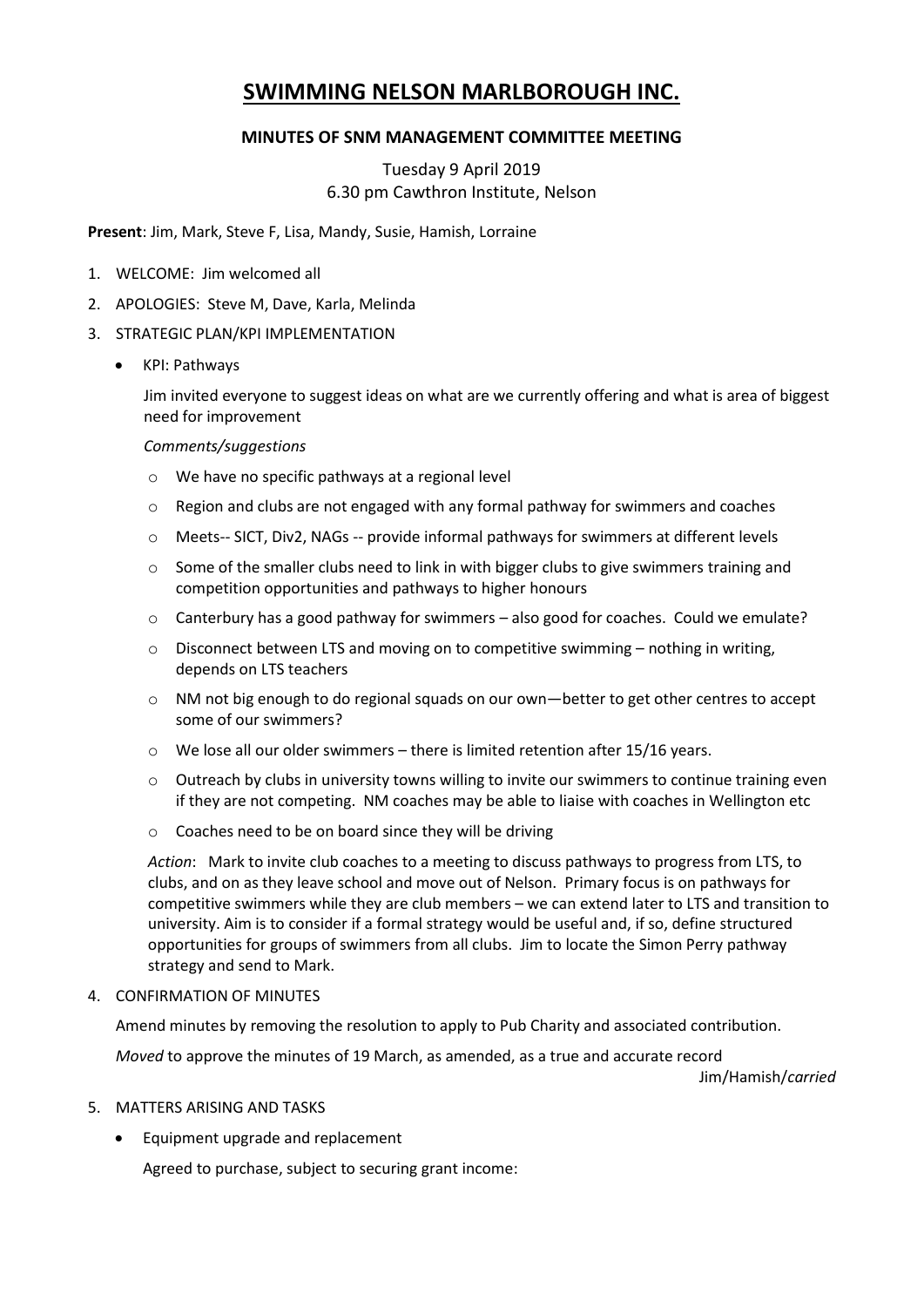- $\circ$  New quantum timing box and computer to avoid wear and tear associated with transport between Blenheim and Nelson
- o Harness boxes and loom with re-programmable boxes including 10 additional buttons, to replace malfunctioning boxes and provide more resilience with remaining boxes
- $\circ$  Backstroke wedges for the Nelson (9) and Blenheim (11) pools to ensure our competitive swimmers gain experience using this equipment

Total cost: \$38484 (GST exc)

*Resolved* to apply to Pub Charity for a grant of \$28863 (GST excl) for new timing and starter equipment to be used for competitive swimming equipment to be used for competitive swimming

*Moved* to contribute, from reserves, 25% of the cost of the new equipment (approximately \$9600) Lisa/Susie/*carried*

- Donna Bouzaid visit Mark reported that Donna has suggested a 2-day programme for NAGs swimmers. Agreed to find a date in September around a TOCs course and that does not conflict with NZ SC (1-5 October). Mark to confirm a suitable date with Donna and book pool. For qualified NAGs or SC swimmers – around 30.
- Wespac transfer of bank accounts ongoing paperwork with IRD
- Media training Lees and Mark met with Jacqui. She is happy to come to a Mgt Cttee meeting. She advises not to write about results (this is available on websites), instead focus more on personal interest stories to get into magazines – ie raise the profile of swimming on a personal level. Jacqui is willing to put together a strategy for us. She needs a list of ideas from clubs about personal interest stories. Mark to invite to next meeting (14 May)
- Splits as official times Jim raised this on SNZ teleconference with regional administrators. SNZ has no written policy but accept splits on database and therefore accept splits as official times. For national meets, officials check the split times at the meet. Other regions only accept splits if notified in advance and there are stopwatches (just like SNM) because split times can contain errors and there is not enough time to check splits at regional/club meets. SNZ is now going to review whether they will allow split times as entries. Jim suggested that SNM continue its current policy of not accepting splits unless notified in advance and accepted by the technical director. For national meets, only lead-off legs of relays will be recognised because that is how Meet Manager is set up.
- Equipment Handling booklet Mandy to circulate to Lorraine for comment
- Insurance confirmed that the scoreboard is covered in transit.
- Response to SCWC et al done , no further response received.

#### Matters arising

- Fit for purpose facilities Subcommittee met and discussed ideas. Investigated other pool options and more work on temporary pool cover for Nayland Pool. A cover would cost \$600K, and last at least 12 years. Hamish to contact Brian McGurk to discuss Council strategy. Will continue to meet and report back.
- Child Protection Policy and bullying Lisa spoke to Willow from Safeguarding Children. Anna Loach will get them to review the SNZ policy and advise whether any changes are needed as well as action plans – eg swimmers, parent, coaches code of conduct to be signed. Can offer sport specific elearning (as a group) plus face to face training. Encourage Mgt Cttee, coaches, parents travelling with teams to attend. Could do sessions in Blenheim and Nelson. Lisa to continue to liaise.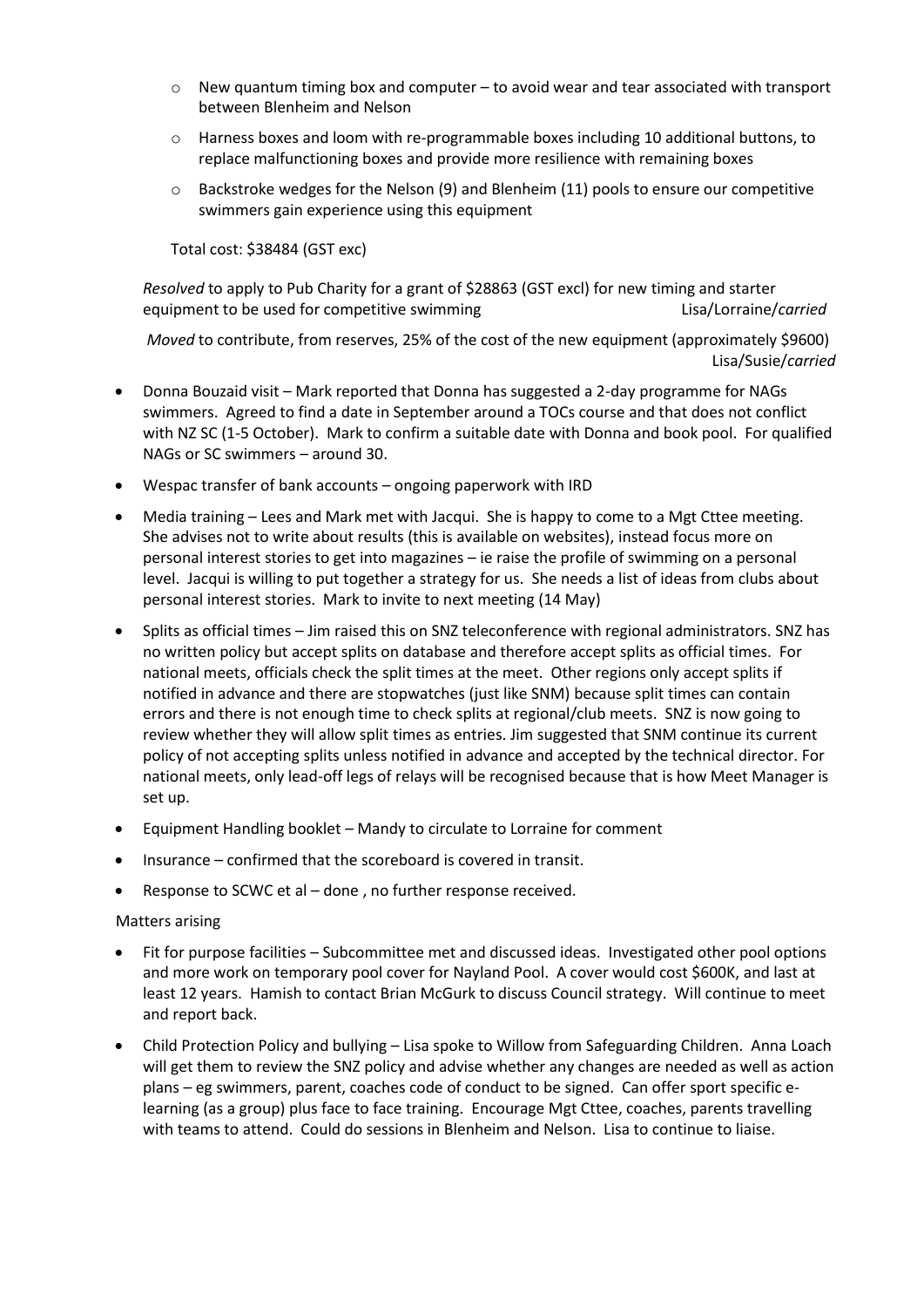#### 6. HEALTH & SAFETY

Lorraine has send hazard register and incident report to all clubs. One incident form came in from Waimea. Blenheim also concerned about one swimmer who is a bit unsteady on starting blocks; they will advise her to do in-water starts.

7. SECRETARY REPORT

The Secretary report was tabled.

8. TREASURER REPORT

Susie has emailed Treasurer's report.

*Moved* to approve payment of \$185 for the PO Box Susie/Jim/*carried* 

Liability insurance

*Moved* to amend the formula by reducing Kaikoura from a half to a quarter share and ask Kaikoura to pay their share Jim/Hamish/*carried*

- 9. REGISTRAR REPORT/MEETS MANAGEMENT
	- Tasman SS Champs

*Moved* to approve the flier as amended, remove the request for schools to provide volunteers, and note that the session times may need to be adjusted Jim/Lisa/*carried*

Lorraine to follow up regarding pool booking.

• NM SC Champs

Board has approved changes to SO 21.

Trophy eligibility – Jim to revise wording to mean that swimmers need to complete a prelim or timed final without being DQ'd

*Moved* to approve the flier subject to agreed changes, including Girls 800, Boys 1500 on Friday Top 10 Boys 800 on Sat pm, and top 10 Girls 1500 on Sun morning

Jim/Mandy/*carried*

 $\bullet$  Swim calendar meeting – May

*Moved* to invite coaches and clubs to a meeting to discuss the calendar at 10 am on 5 May at the Milton Building in Cawthron **Milton Building** in Cawthron Jim/Mark/*carried* 

*Moved* to approve the following as a NM record and to adopt the Registrar report

**BSC March Meet 30 March 2019** 50 Back SC 12 M 33.86 Ryan Marsh BLENM

Jim/Lorraine/*carried*

10. PUBLICITY/COMMUNICATION REPORT

See previous notes re Jacquie Walters.

11. FUNDING REPORT

Nothing further to report.

12. SNZ LIAISON REPORT

Jim noted that the SNZ constitutional review process is moving along in relation to technical amendments to SNZ and regional constitution. Regional amendments should be available before SNM AGM. Later there will be consideration of more substantive amendments to SNZ and regional constitutions.